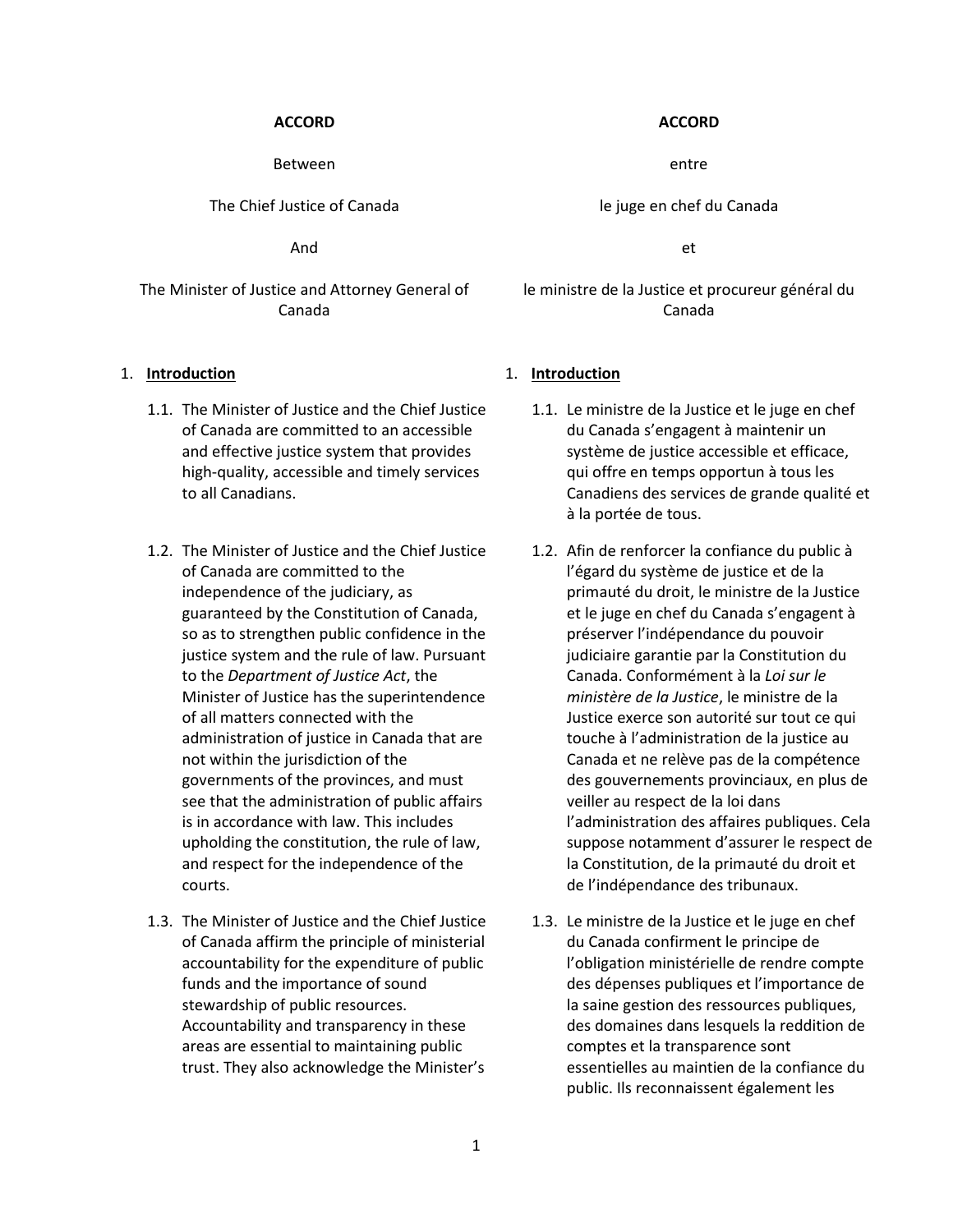responsibilities arising by virtue of his or her membership in Cabinet.

- 1.4. The Minister of Justice and the Chief Justice of Canada acknowledge that they each have important roles with respect to the administration of justice in Canada. They acknowledge that this requires a collaborative and productive relationship.
- 1.5. The Minister of Justice and the Chief Justice recognize the unique nature of the Supreme Court of Canada as an important national institution at the pinnacle of Canada's judicial branch.

## 2. **Purpose** 2. **Objet**

- 2.1. The purpose of this Accord is to recognize the independence of the Supreme Court of Canada by publicly describing the role of the Minister of Justice in making recommendations to the Governor in Council under the *Supreme Court Act* in relation to the positions of Registrar and Deputy Registrar of the Supreme Court of Canada and in decision-making related to funding for the operations of the Supreme Court of Canada. It also clarifies that the Registrar may enter into contracts for the performance of legal services in a manner that recognizes the independence of the Supreme Court of Canada.
- 2.2. This Accord reflects the intentions of the parties but is not intended to be a legally enforceable contract nor to create any rights or obligations which are legally enforceable.

responsabilités qui incombent au ministre à titre de membre du Cabinet.

- 1.4. Le ministre de la Justice et le juge en chef du Canada reconnaissent tous deux avoir un rôle important à jouer en ce qui concerne l'administration de la justice au Canada. Ils reconnaissent également qu'une relation axée sur la collaboration et la productivité est nécessaire à cette fin.
- 1.5. Le ministre de la Justice et le juge en chef du Canada reconnaissent la nature unique de la Cour suprême du Canada en tant qu'institution nationale importante située au sommet du pouvoir judiciaire du Canada.

- 2.1. Le présent accord a pour objet de reconnaître l'indépendance de la Cour suprême du Canada en décrivant publiquement le rôle du ministre de la Justice pour ce qui est de formuler, conformément à la *Loi sur la Cour suprême*, des recommandations au gouverneur en conseil relativement aux postes de registraire et de registraire adjoint de la Cour suprême du Canada et à la prise de décisions concernant le financement des activités de la Cour suprême du Canada. Il précise également que le registraire peut conclure des marchés en vue de la prestation de services juridiques d'une manière qui tient compte de l'indépendance de la Cour suprême du Canada.
- 2.2. Le présent accord reflète les intentions des parties; toutefois, il n'est pas destiné à être un contrat légalement exécutoire, ni à faire naître des droits ou des obligations juridiquement contraignants.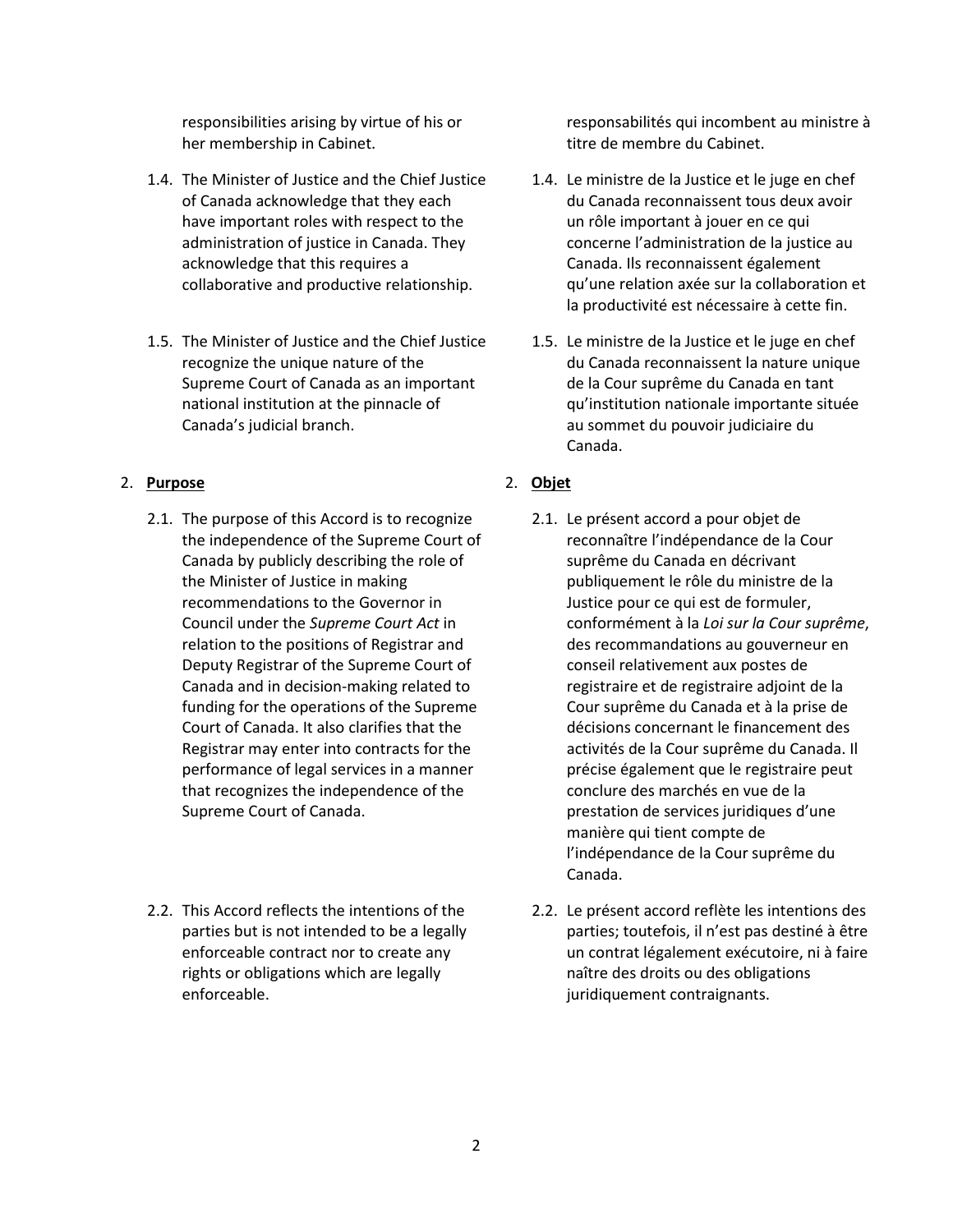# 3. **Office of the Registrar of the Supreme Court of Canada**

3.1. The Office of the Registrar of the Supreme Court of Canada ("**Office of the Registrar**") provides all necessary services and support for the Supreme Court of Canada to process, hear and decide cases, as well as serving as the interface between litigants and the Court. Subject to the direction of the Chief Justice, the Registrar heads the Office of the Registrar and manages its employees, resources and activities.

- 4.1. Pursuant to the *Financial Administration Act*, the Minister of Justice is the appropriate Minister for the Office of the Registrar. In light of the principle of Ministerial responsibility to Parliament and the Minister of Justice's responsibility in relation to the administration of justice, the Minister of Justice sponsors all submissions to Cabinet (including Treasury Board and the Minister of Finance) respecting the Office of the Registrar, including those related to new and ongoing funding requests.
- 4.2. Pursuant to the *Financial Administration Act* the Registrar is the accounting officer for the Office of the Registrar. The Registrar is therefore accountable before appropriate parliamentary committees to answer questions regarding a specified range of responsibilities and duties relating to the management of the Office of the Registrar. The Registrar's responsibility as accounting officer arises within the framework of ministerial responsibility and accountability to Parliament.

# 3. **Bureau du registraire de la Cour suprême du Canada**

3.1. Le Bureau du registraire de la Cour suprême du Canada (« **Bureau du registraire** ») fournit la totalité des services et du soutien dont a besoin la Cour suprême du Canada pour traiter, entendre et trancher les affaires, en plus de servir d'intermédiaire entre les parties aux litiges et la Cour. Sous l'autorité directe du juge en chef, le registraire dirige le Bureau du registraire et gère ses employés, ses ressources et ses activités.

## 4. **Ministerial responsibility** 4. **Responsabilité ministérielle**

- 4.1. Conformément à la *Loi sur la gestion des finances publiques*, le ministre de la Justice est le ministre compétent pour le Bureau du registraire. Compte tenu du principe de la responsabilité ministérielle devant le Parlement et de la responsabilité du ministre de la Justice relativement à l'administration de la justice, le ministre de la Justice parraine toutes les présentations au Cabinet (y compris au Conseil du Trésor et au ministre des Finances) ayant trait au Bureau du registraire, notamment celles liées aux demandes de financement nouveau et de financement permanent.
- 4.2. Conformément à la *Loi sur la gestion des finances publiques*, le registraire est l'administrateur des comptes du Bureau du registraire. Par conséquent, le registraire est comptable devant les comités parlementaires compétents et, à ce titre, il doit répondre à leurs questions concernant certaines attributions liées à la gestion du Bureau du registraire. La responsabilité du registraire à titre d'administrateur des comptes s'inscrit dans le cadre de la responsabilité ministérielle et de l'obligation de rendre compte au Parlement.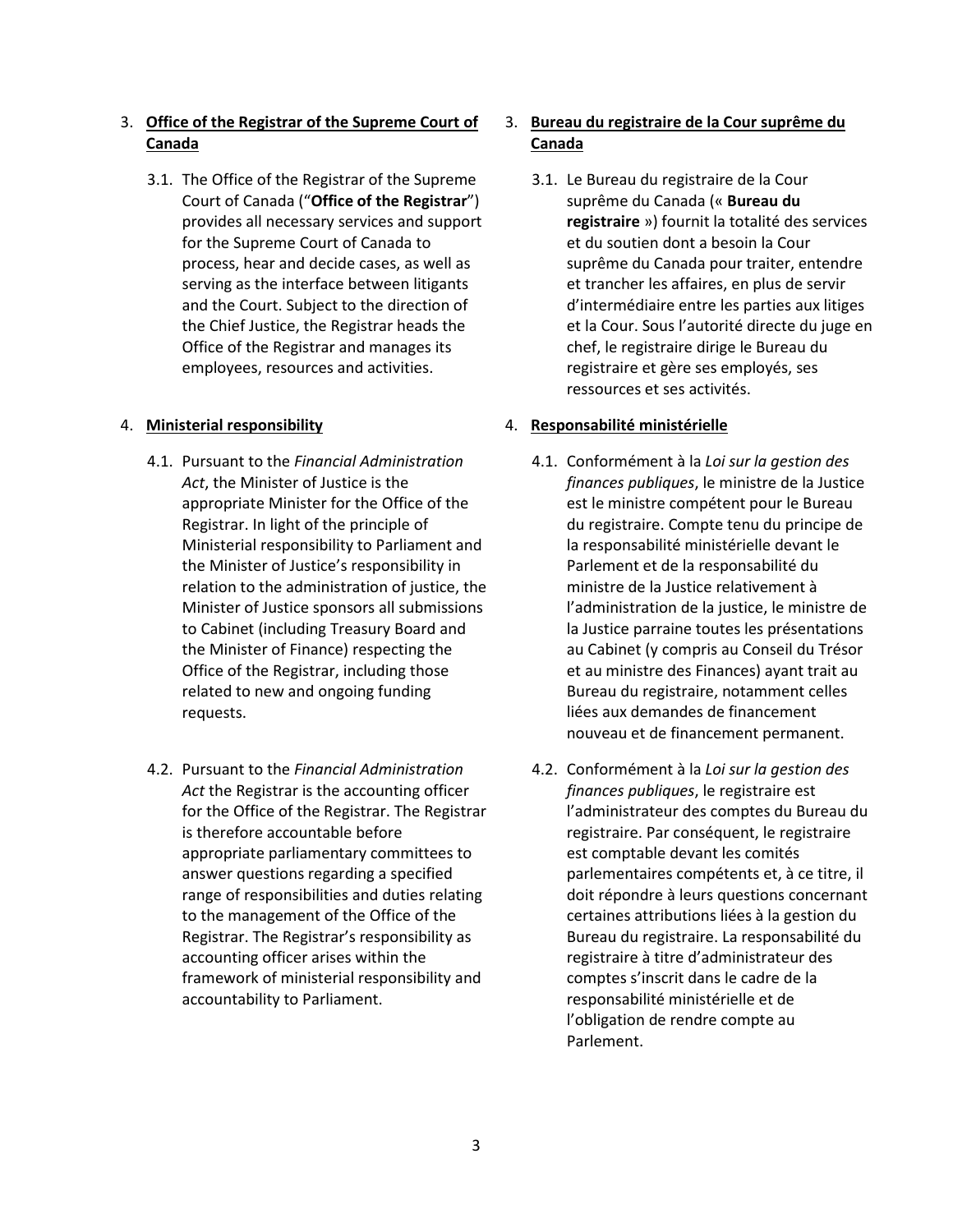## 5. **Recommendations to the Governor in Council: Registrar and Deputy Registrar**

- 5.1. Under the *Supreme Court Act*, the Governor in Council appoints fit and proper persons who are barristers or advocates of at least five years standing to the positions of Registrar and Deputy Registrar. The Minister of Justice makes recommendations to the Governor in Council in respect of those positions.
- 5.2. Before the Minister of Justice makes a recommendation to the Governor in Council in respect of the appointment of a person to the position of Registrar or Deputy Registrar, a selection process is carried out which includes the following elements:
	- 5.2.1. a selection committee that includes the Chief Justice of Canada or his or her designate;
	- 5.2.2.selection criteria developed by the committee, respecting the requirements of the *Supreme Court Act* that appointees be fit and proper persons who are barristers or advocates of at least five years standing;
	- 5.2.3. use of a notice of opportunity and other selection tools approved by the selection committee; and
	- 5.2.4. recommendation of qualified candidates to the Minister of Justice by the selection committee.
- 5.3. The Minister of Justice consults with the Chief Justice of Canada on the candidates recommended by the selection committee. In making his or her recommendation to the Governor in Council, the Minister of Justice does not recommend candidates who in the opinion of the Chief Justice of Canada are unsuitable to the position.

## 5. **Recommandations au gouverneur en conseil : registraire et registraire adjoint**

- 5.1. En vertu de la *Loi sur la Cour suprême*, le gouverneur en conseil nomme registraire et registraire adjoint des personnes qualifiées inscrites depuis au moins cinq ans au barreau. Le ministre de la Justice fait des recommandations au gouverneur en conseil à l'égard de ces postes.
- 5.2. Avant que le ministre de la Justice ne formule une recommandation au gouverneur en conseil à l'égard de la nomination d'une personne au poste de registraire ou de registraire adjoint, un processus de sélection est exécuté, lequel prévoit les éléments suivants :
	- 5.2.1. un comité de sélection comprenant le juge en chef du Canada ou la personne qu'il désigne;
	- 5.2.2. des critères de sélection élaborés par le comité en conformité avec les exigences prévues par la *Loi sur la Cour suprême*, à savoir que les personnes nommées doivent être qualifiées et être inscrites depuis au moins cinq ans au barreau;
	- 5.2.3. le recours à un avis de possibilité d'emploi et à d'autres outils de sélection approuvés par le comité de sélection;
	- 5.2.4. une recommandation de candidats qualifiés adressée au ministre de la Justice par le comité de sélection.
- 5.3. Le ministre de la Justice consulte le juge en chef du Canada à l'égard des candidats recommandés par le comité de sélection. Dans sa recommandation au gouverneur en conseil, le ministre de la Justice ne recommande pas des candidats qui, de l'avis du juge en chef du Canada, ne conviennent pas pour le poste.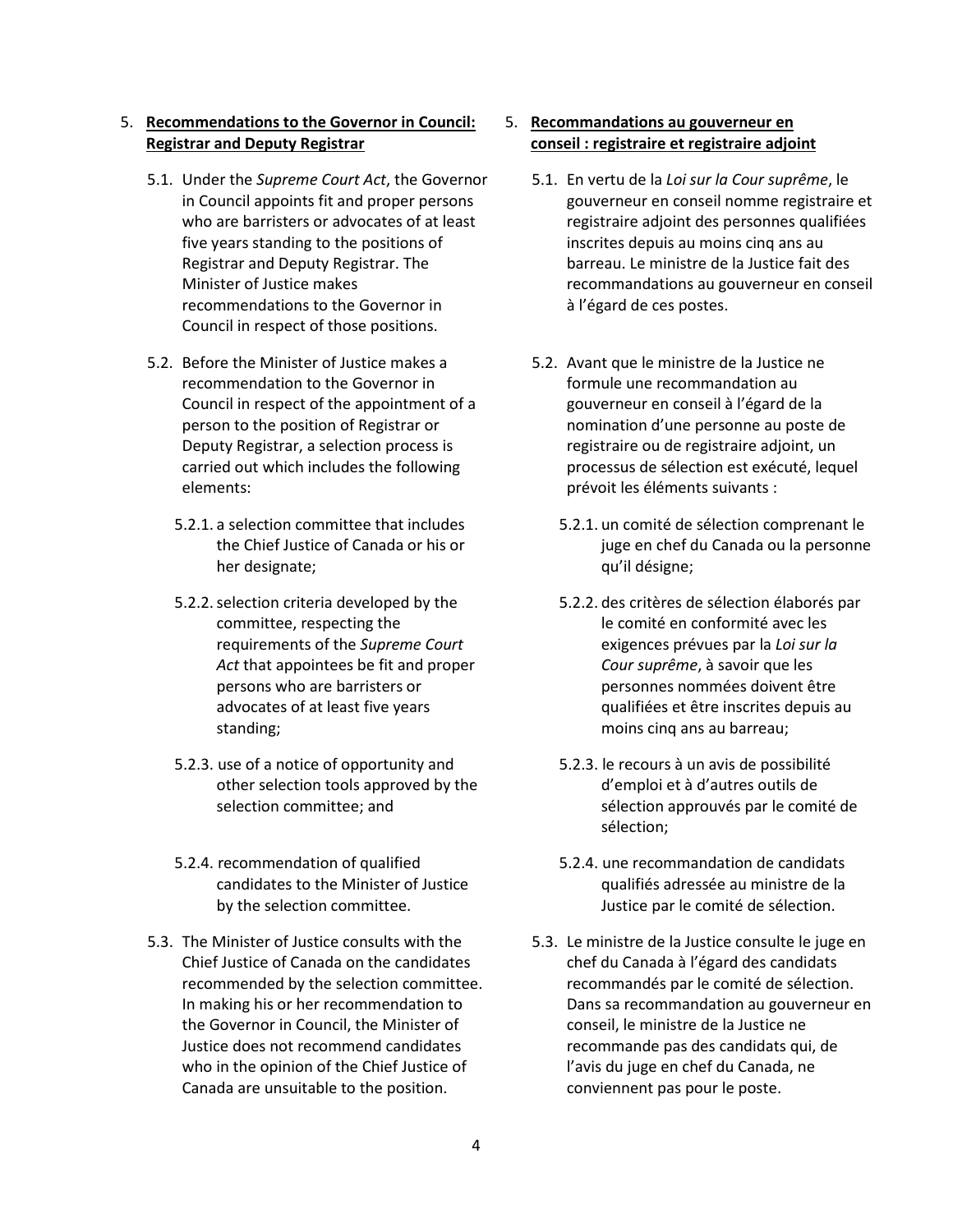- 5.4. The Minister of Justice recommends a term of appointment of up to five years, taking into account the views of the Chief Justice of Canada as to an appropriate duration for the appointment.
- 5.5. Subject to provisions 5.2 through 5.4, a person previously appointed as Registrar or Deputy Registrar is eligible to be reappointed in the same or another capacity.
- 5.6. If the Chief Justice of Canada forms the view that a person appointed to the position of Registrar or Deputy Registrar should be subject to involuntary removal prior to the end of their appointment term, the Chief Justice advises the Minister of Justice of that view along with the reasons for it.
- 5.7. The Minister of Justice carefully considers the views of the Chief Justice of Canada in determining whether the Minister of Justice will make a recommendation to the Governor in Council in respect of the involuntary removal of that person.
- 5.8. Before the Minister of Justice on his or her own initiative makes a recommendation to the Governor in Council in respect of the involuntary removal of a person appointed to the position of Registrar or Deputy Registrar, he or she
	- 5.8.1.seeks the views of the Chief Justice of Canada on the performance and conduct of the person and on any other matter relevant to the question of involuntary removal;
	- 5.8.2. consults with the Chief Justice of Canada on whether such a recommendation is justified and appropriate; and
	- 5.8.3. carefully considers the views of the Chief Justice.
- 5.4. Le ministre de la Justice recommande un mandat d'au plus cinq ans, en tenant compte du point de vue du juge en chef du Canada en ce qui concerne la durée appropriée du mandat.
- 5.5. Sous réserve des articles 5.2 à 5.4, une personne ayant été nommée précédemment au poste de registraire ou de registraire adjoint peut recevoir un nouveau mandat, aux fonctions identiques ou non.
- 5.6. Si le juge en chef du Canada est d'avis que la personne nommée au poste de registraire ou de registraire adjoint devrait être visée par une destitution avant la fin de son mandat, il en informe le ministre de la Justice et lui fournit ses motifs.
- 5.7. Le ministre de la Justice étudie attentivement l'avis du juge en chef du Canada afin de déterminer s'il y a lieu de faire une recommandation au gouverneur en conseil relativement à la destitution de cette personne.
- 5.8. Avant que le ministre de la Justice, de sa propre initiative, ne fasse une recommandation au gouverneur en conseil relativement à la destitution d'une personne nommée au poste de registraire ou de registraire adjoint, il doit :
	- 5.8.1.solliciter l'avis du juge en chef du Canada sur le rendement et la conduite de la personne, ainsi que sur toute autre affaire pertinente à la question de la destitution;
	- 5.8.2. consulter le juge en chef du Canada au sujet du bien-fondé et du caractère approprié d'une telle recommandation;
	- 5.8.3. examiner attentivement l'avis du juge en chef.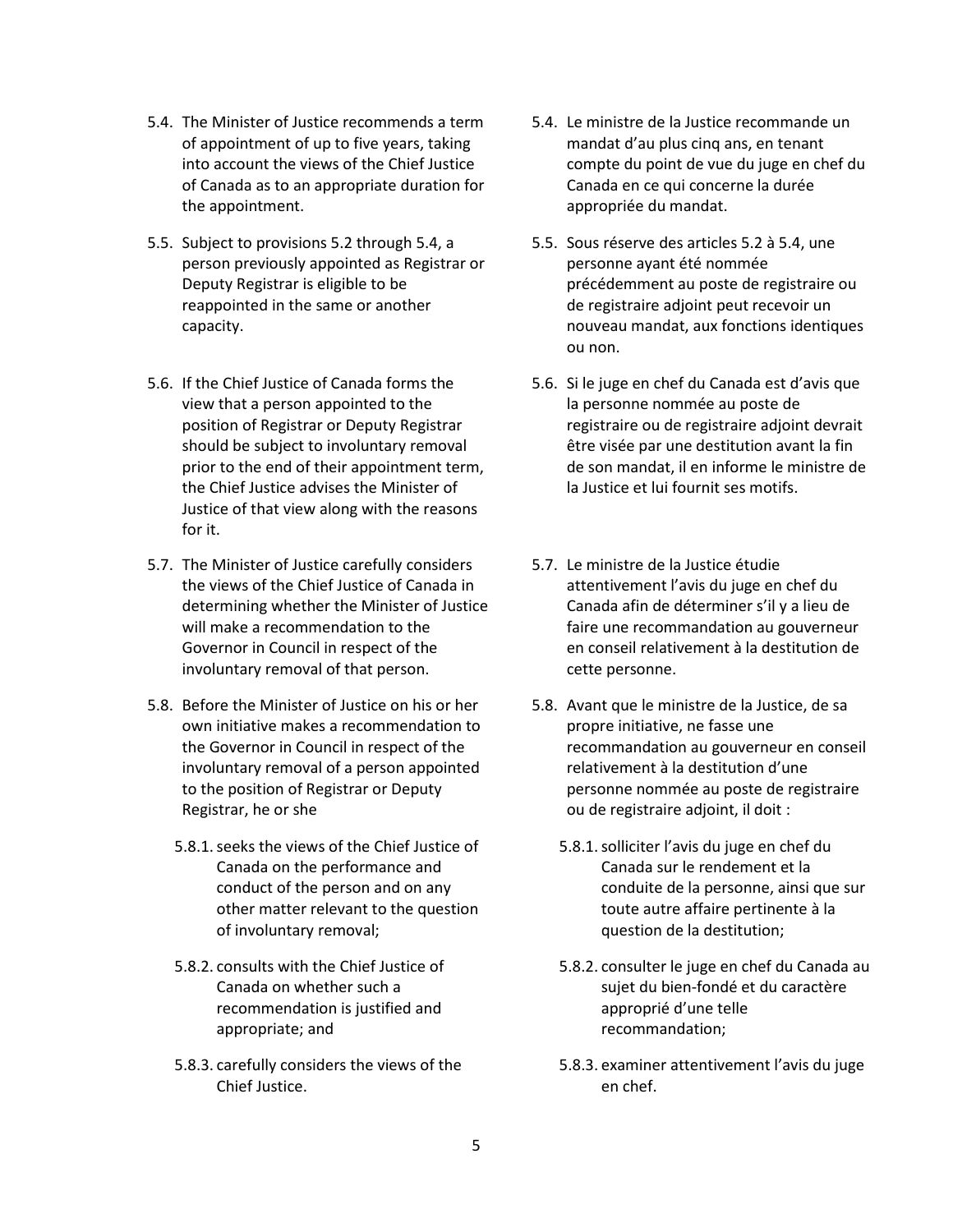5.9. As it relates to the question of involuntary removal, nothing in this Accord is to be construed by the parties as affecting any right to procedural fairness or natural justice that a person appointed to the position of Registrar or Deputy Registrar may have.

- 6.1. All funding requests pertaining to the Office of the Registrar are determined by the Registrar, subject to the direction of the Chief Justice of Canada. This encompasses both the preparation of the proposed annual budget for the upcoming fiscal year, as well as any off-cycle funding requests. In developing the requests, the Registrar may discuss the Court's funding needs with Treasury Board Secretariat and/or Department of Finance officials, as required.
- 6.2. Prior to formally submitting a funding request to the Minister of Justice, the Registrar may provide the Minister with a draft of the request. In such case, the Minister meets with the Registrar to discuss the draft funding request and to provide comments on its merits.
- 6.3. Once finalized, the Registrar formally submits funding requests to the Minister of Justice. The Minister then submits the funding requests to the Minister of Finance, without alteration.
- 6.4. Once the Minister of Justice submits the funding requests to the Minister of Finance, the Registrar (and officials of the Office of the Registrar) liaises directly with Department of Finance or Treasury Board Secretariat officials, as required, to support the assessment of the requests.

5.9. En ce qui concerne la question de la destitution, rien, dans le présent accord, ne doit être interprété par les parties comme portant atteinte à tout droit à l'équité procédurale ou à la justice naturelle que peut avoir une personne nommée au poste de registraire ou de registraire adjoint.

## 6. **Funding requests** 6. **Demandes de financement**

- 6.1. Toutes les demandes de financement ayant trait au Bureau du registraire sont tranchées par le registraire, sous la direction du juge en chef du Canada. Cela comprend à la fois la préparation du budget annuel proposé pour le prochain exercice et toutes les demandes de financement hors cycle. Pour l'élaboration des demandes, le registraire peut discuter des besoins de la Cour en matière de financement avec des fonctionnaires du Secrétariat du Conseil du Trésor et/ou du ministère des Finances, s'il y a lieu.
- 6.2. Avant de soumettre officiellement une demande de financement au ministre de la Justice, le registraire peut lui fournir une version préliminaire de la demande, auquel cas, le ministre rencontre le registraire afin de discuter de la version préliminaire de la demande de financement et de fournir des commentaires sur son bien-fondé.
- 6.3. Lorsque les demandes de financement sont complétées, le registraire les soumet officiellement au ministre de la Justice, qui les transmet ensuite au ministre des Finances, sans modification.
- 6.4. Une fois que le ministre de la Justice a transmis les demandes de financement au ministre des Finances, le registraire (et les fonctionnaires du Bureau du registraire) communique directement avec des fonctionnaires du ministère des Finances et du Secrétariat du Conseil du Trésor, s'il y a lieu, afin de soutenir l'évaluation des demandes.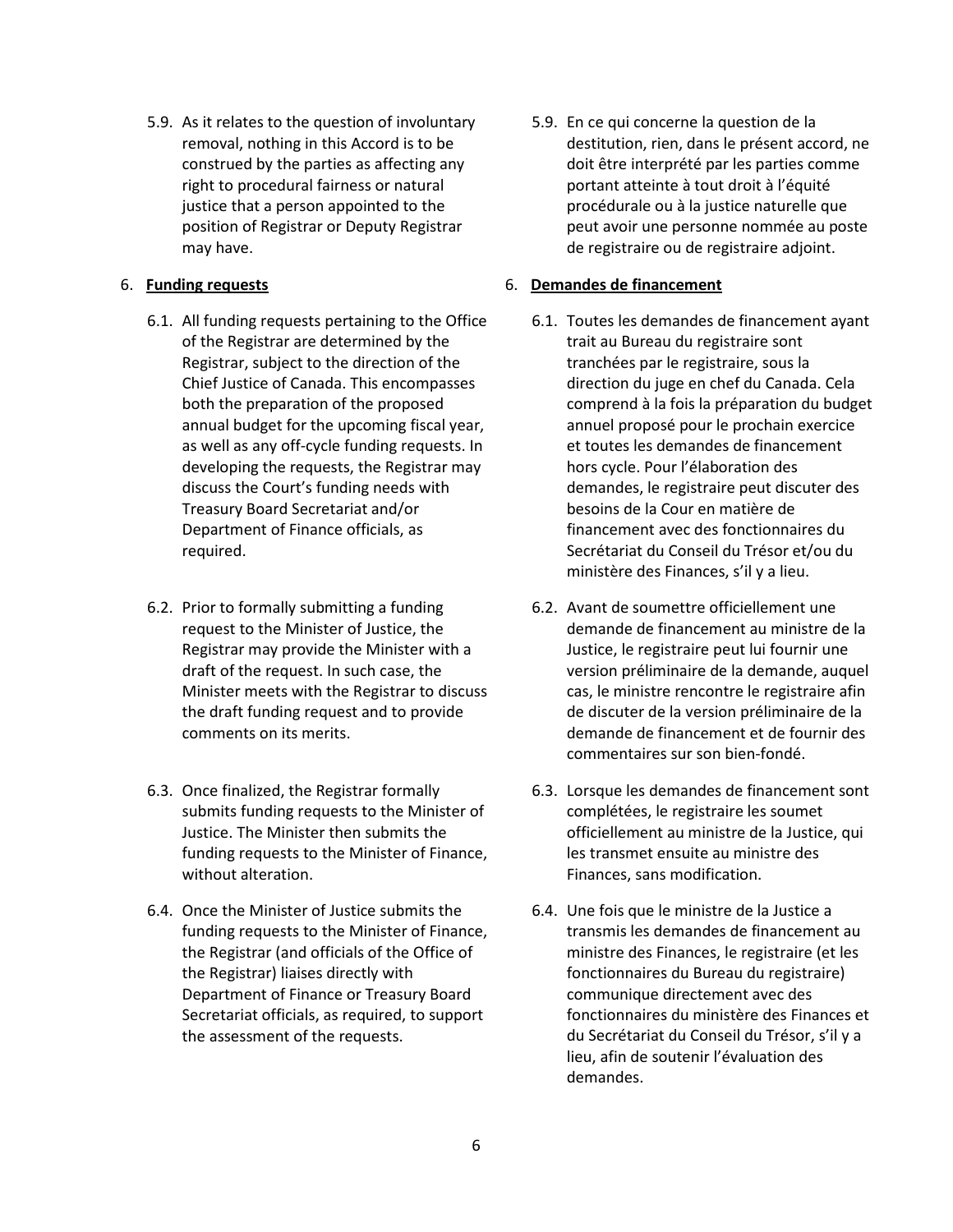- 6.5. As deputy head and accounting officer for the Office of the Registrar, the Registrar is best placed to answer any questions and provide information in order to justify requested funding levels. Department of Justice officials therefore refer any such questions or requests for information from Department of Finance or Treasury Board Secretariat officials to the Registrar and his or her officials. The Registrar keeps the Minister of Justice informed of the nature and outcome of the resulting discussions.
- 6.6. Funding requests pertaining to the Office of the Registrar are always distinct from funding requests for the Department of Justice.

- 7.1. To fulfill his or her mandate, the Registrar can contract for legal services to be provided by private sector law practitioners.
- 7.2. For this purpose, the Registrar may choose to seek the assistance of the Department of Justice, which has developed policies, guidelines, administrative processes and related expertise in contracting for private sector legal services.
- 7.3. Alternatively, the Registrar may choose to directly engage private sector legal services, without the involvement of the Department of Justice. In order to demonstrate sound stewardship of public resources and value for money, contracting for legal services by the Registrar is conducted in a manner that complies with applicable financial controls and is open, accessible, fair and transparent; leverages the benefits of competition; and respects the need for flexibility to effectively
- 6.5. À titre d'administrateur général et d'administrateur des comptes pour le Bureau du registraire, le registraire est le mieux placé pour répondre aux questions et fournir des renseignements afin de justifier les niveaux de financement demandés. Par conséquent, les fonctionnaires du ministère de la Justice renvoient au registraire et à ses représentants de telles questions ou demandes d'information émanant des fonctionnaires du ministère des Finances ou du Secrétariat du Conseil du Trésor. Le registraire tient le ministre de la Justice informée de la nature et de l'issue des discussions qui en découlent.
- 6.6. Les demandes de financement ayant trait au Bureau du registraire sont toujours distinctes des demandes de financement visant le ministère de la Justice.

### 7. **Contracting for legal services** 7. **Passation de marchés de services juridiques**

- 7.1. Afin de remplir son mandat, le registraire peut passer des marchés pour des services juridiques offerts par des praticiens du droit du secteur privé.
- 7.2. À cette fin, le registraire peut choisir de solliciter l'aide du ministère de la Justice, qui a élaboré des politiques, des lignes directrices et des processus administratifs et acquis une expertise en matière de passation de marchés de services juridiques du secteur privé.
- 7.3. Le registraire peut également choisir de passer directement des marchés de services juridiques avec le secteur privé, sans l'intervention du ministère de la Justice. Afin de démontrer une saine gestion des fonds publics et une optimisation des ressources, les marchés de services juridiques sont conclus par le registraire conformément aux contrôles financiers applicables, et sont ouverts, accessibles, équitables et transparents; ils mettent en outre à profit les avantages de